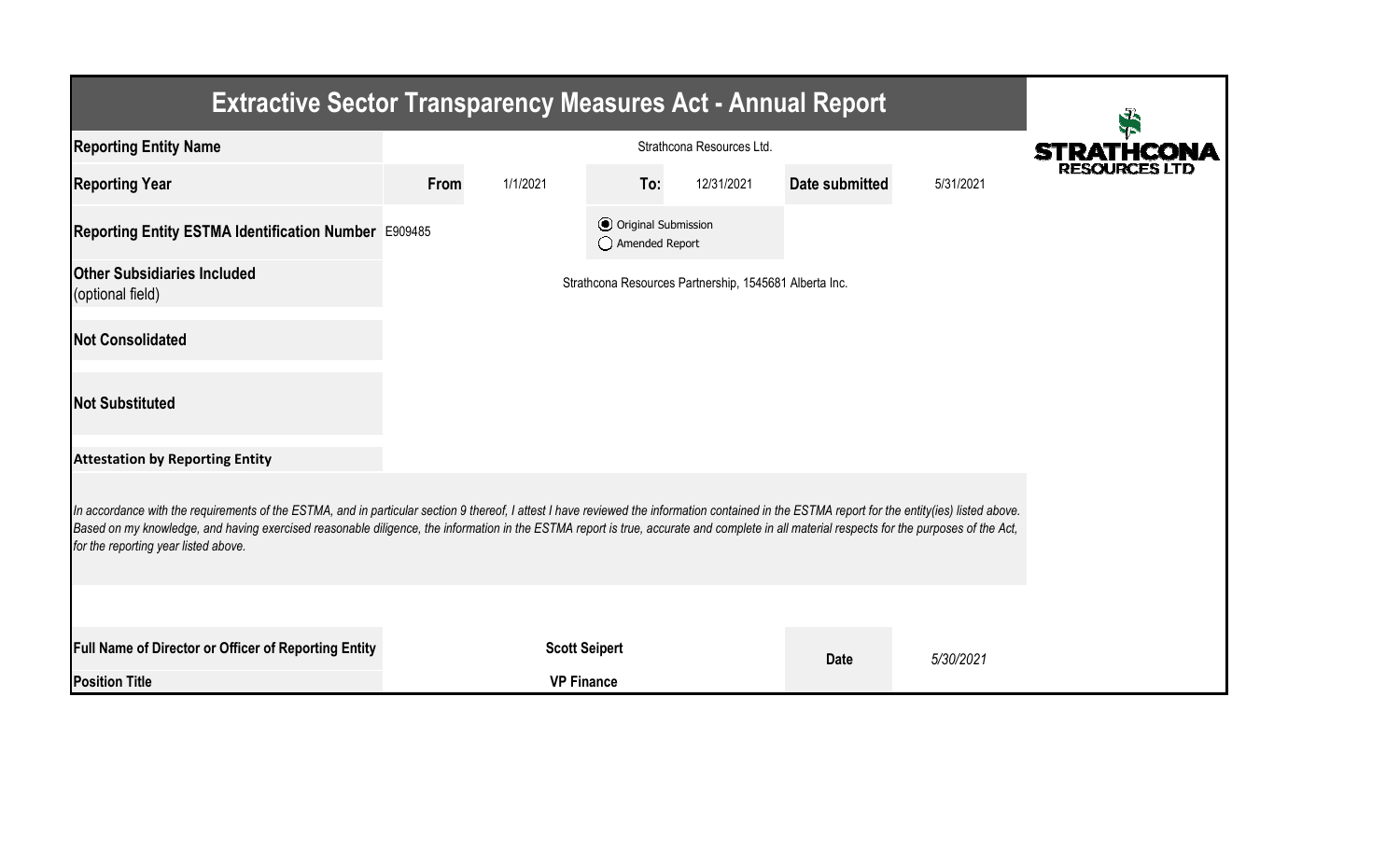|                                                                                                                                                                                  |                                                                                                                                   |                                                                                                                                                                                                                                | Extractive Sector Transparency Measures Act - Annual Report |                  |         |                                |                |                  |                                       |                                      |                                                                                                                                                                |
|----------------------------------------------------------------------------------------------------------------------------------------------------------------------------------|-----------------------------------------------------------------------------------------------------------------------------------|--------------------------------------------------------------------------------------------------------------------------------------------------------------------------------------------------------------------------------|-------------------------------------------------------------|------------------|---------|--------------------------------|----------------|------------------|---------------------------------------|--------------------------------------|----------------------------------------------------------------------------------------------------------------------------------------------------------------|
| <b>Reporting Year</b><br><b>Reporting Entity Name</b><br><b>Reporting Entity ESTMA</b><br><b>Identification Number</b><br><b>Subsidiary Reporting Entities (if</b><br>necessary) | From:                                                                                                                             | To:<br>12/31/2021<br>Currency of the Report CAD                                                                                                                                                                                |                                                             |                  |         |                                |                |                  |                                       |                                      |                                                                                                                                                                |
|                                                                                                                                                                                  | <b>Payments by Payee</b>                                                                                                          |                                                                                                                                                                                                                                |                                                             |                  |         |                                |                |                  |                                       |                                      |                                                                                                                                                                |
| Country                                                                                                                                                                          | Payee Name <sup>1</sup>                                                                                                           | Departments, Agency, etc within Payee that Received Payments <sup>2</sup>                                                                                                                                                      | Taxes                                                       | <b>Royalties</b> | Fees    | <b>Production Entitlements</b> | <b>Bonuses</b> | <b>Dividends</b> | Infrastructure<br>mprovement Payments | <b>Total Amount paid to</b><br>Payee | Notes <sup>34</sup>                                                                                                                                            |
| Canada - Alberta                                                                                                                                                                 | <b>GOVERNMENT OF ALBERTA</b>                                                                                                      | ALBERTA ENERGY REGULATOR FINANCE BRANCH                                                                                                                                                                                        | 2,215,000                                                   |                  |         |                                |                |                  |                                       | 2,215,000                            |                                                                                                                                                                |
| Canada -Alberta                                                                                                                                                                  | MINSTER OF FINANCE                                                                                                                | DEPARTMENT OF RESOURCE DEVELOPMENT                                                                                                                                                                                             | 9,156,000                                                   |                  |         |                                |                |                  |                                       | 9,156,000                            |                                                                                                                                                                |
| Canada - Alberta                                                                                                                                                                 | COUNTY OF ST. PAUL #19                                                                                                            |                                                                                                                                                                                                                                | 5,175,000                                                   |                  | 1,000   |                                |                |                  |                                       | 5,176,000                            |                                                                                                                                                                |
| Canada - Alberta                                                                                                                                                                 | COUNTY OF STETTLER NO. 6                                                                                                          |                                                                                                                                                                                                                                | 161,000                                                     |                  |         |                                |                |                  |                                       | 161,000                              |                                                                                                                                                                |
| Canada - Alberta                                                                                                                                                                 | <b>GOVERNMENT OF ALBERTA</b>                                                                                                      | ENERGY/SUSTAINABLE RESOURCE DEPARTMENT                                                                                                                                                                                         |                                                             | 34,947,000       |         |                                |                |                  |                                       |                                      | Alberta Crown royalties paid in kind are valued at<br>34,947,000 the realized sales price of Alberta Crown production<br>volumes.                              |
| Canada -Alberta                                                                                                                                                                  | MUNICIPAL DISTRICT OF BONNYVILLE #87                                                                                              |                                                                                                                                                                                                                                | 1,861,000                                                   |                  |         |                                |                |                  |                                       | 1.861.000                            |                                                                                                                                                                |
| Canada - Alberta                                                                                                                                                                 | MUNICIPAL DISTRICT OF GREENVIEW NO. 16                                                                                            |                                                                                                                                                                                                                                | 1.239.000                                                   |                  | 48,000  |                                |                |                  |                                       | 1,287,000                            |                                                                                                                                                                |
| Canada - Alberta                                                                                                                                                                 | WORKERS' COMPENSATION BOARD - ALBERTA                                                                                             |                                                                                                                                                                                                                                |                                                             |                  | 114,000 |                                |                |                  |                                       | 114,000                              |                                                                                                                                                                |
| Canada - Alberta                                                                                                                                                                 | <b>COLD LAKE FIRST NATIONS</b>                                                                                                    |                                                                                                                                                                                                                                |                                                             | 207,000          |         |                                |                |                  |                                       | 207,000                              |                                                                                                                                                                |
| Canada -Alberta                                                                                                                                                                  | FROG LAKE ENERGY RESOURCES CORP                                                                                                   |                                                                                                                                                                                                                                |                                                             | 253,000          |         |                                |                |                  |                                       | 253,000                              |                                                                                                                                                                |
| Canada - Alberta                                                                                                                                                                 | ONION LAKE CREE NATION                                                                                                            |                                                                                                                                                                                                                                |                                                             | 202,000          |         |                                |                |                  |                                       | 202,000                              |                                                                                                                                                                |
| Canada - Alberta                                                                                                                                                                 | SADDLE LAKE CREE NATION #125                                                                                                      |                                                                                                                                                                                                                                |                                                             | 202,000          |         |                                |                |                  |                                       | 202,000                              |                                                                                                                                                                |
| Canada - Alberta                                                                                                                                                                 | WHITEFISH LAKE FIRST NATION #128                                                                                                  |                                                                                                                                                                                                                                |                                                             | 197,000          |         |                                |                |                  |                                       | 197,000                              |                                                                                                                                                                |
| Canada -Alberta                                                                                                                                                                  | <b>KEHEWIN CREE NATION</b>                                                                                                        |                                                                                                                                                                                                                                |                                                             | 257,000          |         |                                |                |                  |                                       | 257,000                              |                                                                                                                                                                |
| Canada -British Columbia                                                                                                                                                         | GOVERNMENT OF BRITISH COLUMBIA                                                                                                    | BC MINISTRY OF SMALL BUSINESS & REVENUE                                                                                                                                                                                        | 773,000                                                     |                  | 383,000 |                                |                |                  |                                       | 1.156.000                            |                                                                                                                                                                |
| Canada -British Columbia                                                                                                                                                         | GOVERNMENT OF BRITISH COLUMBIA                                                                                                    | MINISTER OF FINANCE                                                                                                                                                                                                            | 383,000                                                     |                  | 245,000 |                                |                |                  |                                       | 628,000                              |                                                                                                                                                                |
| Canada - British Columbia                                                                                                                                                        | GOVERNMENT OF BRITISH COLUMBIA                                                                                                    | BC OIL AND GAS COMMISSION                                                                                                                                                                                                      |                                                             |                  | 464,000 |                                |                |                  |                                       | 464,000                              |                                                                                                                                                                |
| Canada -British Columbia                                                                                                                                                         | GOVERNMENT OF BRITISH COLUMBIA                                                                                                    | PROV OF BC ENERGY, MINES & PETROLEUM RESOURCES                                                                                                                                                                                 |                                                             | 944,000          |         |                                |                |                  |                                       | 944,000                              |                                                                                                                                                                |
| Canada -Saskatchewan                                                                                                                                                             | <b>GOVERNMENT OF SASKATCHEWAN</b>                                                                                                 | MINISTER OF FINANCE - CORPORATE TAXES AND INCENTIVES                                                                                                                                                                           | 3,621,000                                                   |                  |         |                                |                |                  |                                       | 3,621,000                            |                                                                                                                                                                |
| Canada -Saskatchewan                                                                                                                                                             | GOVERNMENT OF SASKATCHEWAN                                                                                                        | MINISTRY OF THE ECONOMY                                                                                                                                                                                                        |                                                             | 21,167,000       | 3,000   |                                |                |                  |                                       | 21,170,000                           |                                                                                                                                                                |
| Canada -Saskatchewan                                                                                                                                                             | <b>GOVERNMENT OF SASKATCHEWAN</b>                                                                                                 | MINISTRY OF THE ECONOMY                                                                                                                                                                                                        | 5,000                                                       | 14,000           | 634.000 |                                |                |                  |                                       | 653,000                              |                                                                                                                                                                |
| Canada -Saskatchewan                                                                                                                                                             | RURAL MUNICIPALITY OF ANTELOPE PARK NO 322                                                                                        |                                                                                                                                                                                                                                | 447,000                                                     |                  |         |                                |                |                  |                                       | 447,000                              |                                                                                                                                                                |
| Canada -Saskatchewan                                                                                                                                                             | RURAL MUNICIPALITY OF HILLSDALE                                                                                                   |                                                                                                                                                                                                                                | 733,000                                                     |                  |         |                                |                |                  |                                       | 733,000                              |                                                                                                                                                                |
| Canada -Saskatchewan                                                                                                                                                             | RURAL MUNICIPALITY OF HEART'S HILL #352                                                                                           |                                                                                                                                                                                                                                | 2,412,000                                                   |                  | 15,000  |                                |                |                  |                                       | 2,427,000                            |                                                                                                                                                                |
| Canada -Saskatchewan                                                                                                                                                             | RURAL MUNICIPALITY OF SENLAC NO. 411                                                                                              |                                                                                                                                                                                                                                | 1,006,000                                                   |                  | 443,000 |                                |                |                  |                                       | 1,006,000                            |                                                                                                                                                                |
| Canada -Saskatchewan<br>Canada - Alberta                                                                                                                                         | GOVERNMENT OF SASKATCHEWAN<br>MUNICIPAL DISTRICT OF PROVOST                                                                       | SASKATCHEWAN AGRICULTURE FOOD AND RURAL SERVICE CENTRE                                                                                                                                                                         | 688,000                                                     |                  |         |                                |                |                  |                                       | 443,000                              | 688,000 Legacy Caltex Payments Jan-Dec. 2021                                                                                                                   |
| Canada - Alberta                                                                                                                                                                 | RURAL MUNICIPALITY OF HEARTS HILL                                                                                                 |                                                                                                                                                                                                                                | 148,000                                                     |                  |         |                                |                |                  |                                       |                                      | 148,000 Legacy Caltex Payments Jan-Dec. 2021                                                                                                                   |
| Canada - Alberta                                                                                                                                                                 | SMOKY LAKE COUNTY                                                                                                                 |                                                                                                                                                                                                                                | 132,000                                                     |                  |         |                                |                |                  |                                       |                                      | 132,000 Legacy Caltex Payments Jan-Dec. 2021                                                                                                                   |
| Canada - Alberta                                                                                                                                                                 | <b>GOVERNMENT OF ALBERTA</b>                                                                                                      |                                                                                                                                                                                                                                | 1.489.000                                                   |                  | 709,000 |                                |                |                  |                                       |                                      | 2,198,000 Legacy Caltex Payments Jan-Dec. 2021                                                                                                                 |
| Canada -Saskatchewar                                                                                                                                                             | RURAL MUNICIPALITY OF GRANDVIEW                                                                                                   |                                                                                                                                                                                                                                | 108,000                                                     |                  |         |                                |                |                  |                                       |                                      | 108,000 Legacy Caltex Payments Jan-Dec. 2021                                                                                                                   |
| Canada -Saskatchewan                                                                                                                                                             | RURAL MUNICIPALITY OF EYE HILL                                                                                                    |                                                                                                                                                                                                                                | 348,000                                                     |                  |         |                                |                |                  |                                       |                                      | 348,000 Legacy Caltex Payments Jan-Dec. 2021                                                                                                                   |
| Canada -Saskatchewan                                                                                                                                                             | RURAL MUNICIPALITY OF MARIPOSA                                                                                                    |                                                                                                                                                                                                                                | 333,000                                                     |                  | 234,000 |                                |                |                  |                                       |                                      | 567,000 Legacy Caltex Payments Jan-Dec. 2021                                                                                                                   |
| Canada -Saskatchewan                                                                                                                                                             | GOVERNMENT OF SASKATCHEWAN                                                                                                        | MINISTRY OF THE ECONOMY                                                                                                                                                                                                        | 1.689.000                                                   | 12,497,000       |         |                                |                |                  |                                       |                                      | Legacy Caltex Payments Jan-Dec. 2021. Alberta<br>14,186,000 Crown royalties paid in kind are valued at the<br>realized sales price of Alberta Crown production |
| Canada - Alberta                                                                                                                                                                 | <b>GOVERNMENT OF ALBERTA</b>                                                                                                      | ALBERTA ENVIRONMENTAL PROTECTION                                                                                                                                                                                               |                                                             | 15,623,000       | 239,000 |                                |                |                  |                                       |                                      | volumes.<br>15,862,000 Legacy Osum Payments Jan.-June 10, 2021                                                                                                 |
| <b>Additional Notes:</b>                                                                                                                                                         |                                                                                                                                   | As of June 11, 2021 Strathcona Resources Ltd. acquired Osum Oil Sands Corp. (Osum) and of March 11, 2022 Strathcona Resources Ltd. aquired Caltex Resources Ltd. (Caltex). Payments above includes all payments for Osum, Calt |                                                             |                  |         |                                |                |                  |                                       |                                      |                                                                                                                                                                |
|                                                                                                                                                                                  | Enter the proper name of the Payee receiving the money (i.e. the municipality of x, the province of y, national government of z). |                                                                                                                                                                                                                                |                                                             |                  |         |                                |                |                  |                                       |                                      |                                                                                                                                                                |

<sup>2</sup> Optional field.

.<br>When payments are made in kind, the notes field must highlight which payment includes in kind contributions and the method for calculating the value of the payment.<br>"Any payments made in currencies other than the report